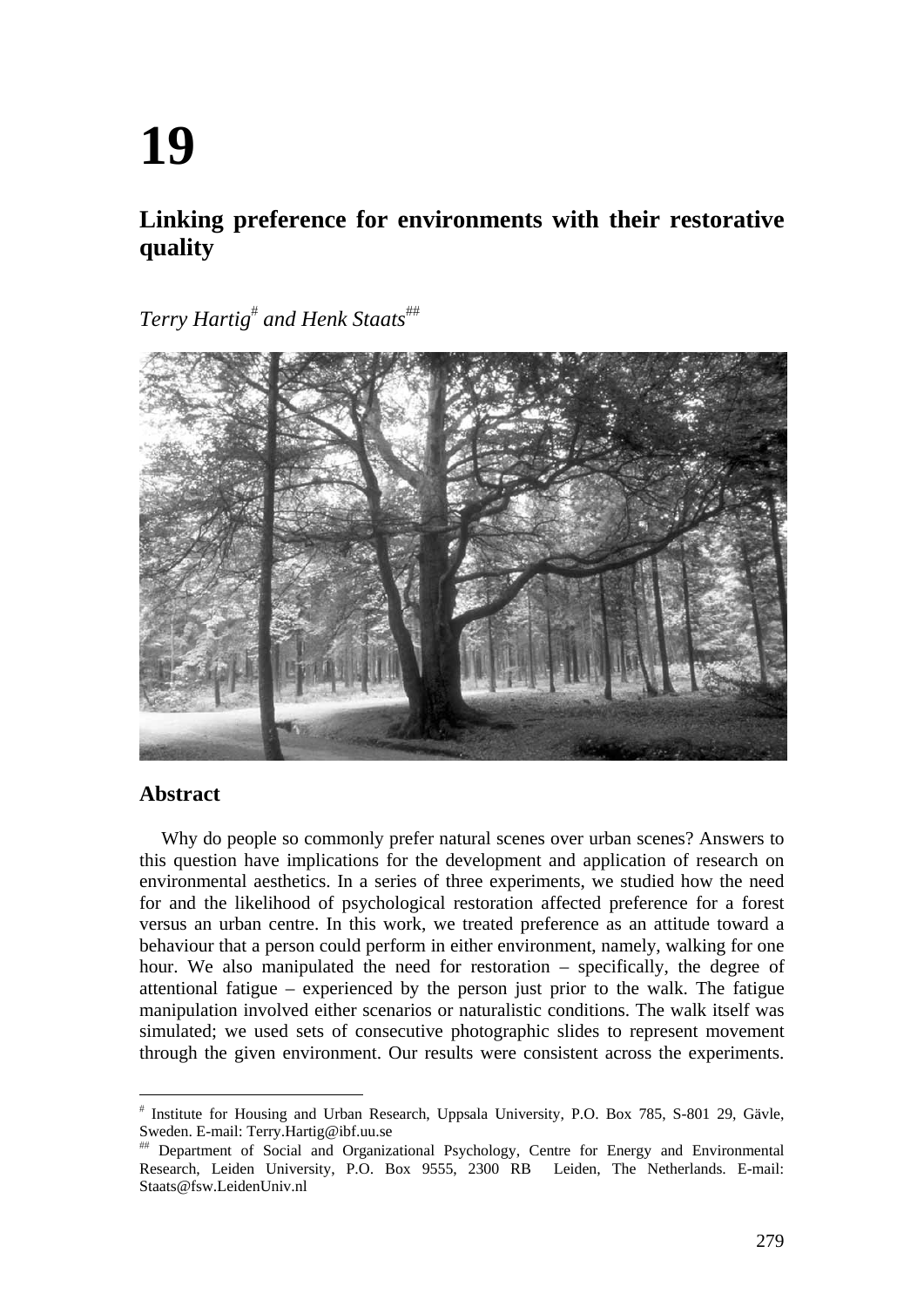The subjects expressed a more positive attitude toward walking in a forest compared to an urban centre. The difference in attitude toward the two environments was greater among subjects with a greater degree of attentional fatigue. This result apparently owes to the more positive evaluation of attentional recovery by those who were fatigued, and to the greater likelihood of attentional recovery occurring with a walk in the forest. These findings speak to the consequences of ignoring a preference for natural environments commonly expressed by members of urban populations. **Keywords:** attentional fatigue; attitude; psychological restoration; stress

# **Introduction**

Adults commonly express greater liking or preference for scenes dominated by trees, water and other natural features, compared to scenes of urban areas without such natural features. This pattern of preferences appears to hold over cultures and historical periods (for reviews, see for example Ulrich 1983; Knopf 1987; Hartig and Evans 1993). Indeed, it seems that reference to this pattern has become a commonplace of the environmental-preference literature.

Why does this pattern of preferences so commonly appear? Answers to this question could have practical value. Knowledge about people's preferences helps land managers, planners, politicians and others to guide changes in the environment. Because economic and other social forces so commonly press for change away from natural conditions and toward more urban ones, some of the knowledge needed has to do with the consequences of violating people's preference for the natural. How one judges the significance of those consequences depends on the stance one takes regarding a particular theoretical claim. Environmental professionals may assign preferences substantial weight if they accept the claim that preferences reflect a person's appreciation, perhaps not conscious, for how the given environments affect his or her health and well-being (e.g. Kaplan and Kaplan 1982).

In this light, consider what Porteous (1996) wrote in his comprehensive survey of the research on environmental aesthetics:

"The assumption that preferred scenes are somehow good for us, with the corollary that disliked ones have the opposite effect, has rarely been tested. Yet it would seem especially important to discover if scenes that are 'good to see' are simply good aesthetically (i.e. good to think or good to feel) or whether such aesthetic satisfactions have deeper implications, such as the promotion of physical well-being and mental health" (p. 132).

In this chapter we will summarize the core findings from a series of three experiments that tested hypotheses about the preference for natural over urban environments. Our experiments addressed the need stated by Porteous, in that we investigated whether this particular pattern of preferences does have 'deeper implications'. We sought in our measurement procedures to reach behind the global statement of preference to aspects of the experience of the environment with more direct relevance to health and well-being. Our efforts were guided in part by research on restorative environments; we considered how variation in environmental preferences may owe to varying needs for psychological restoration in combination with the possibilities for restoration seen in the given environments.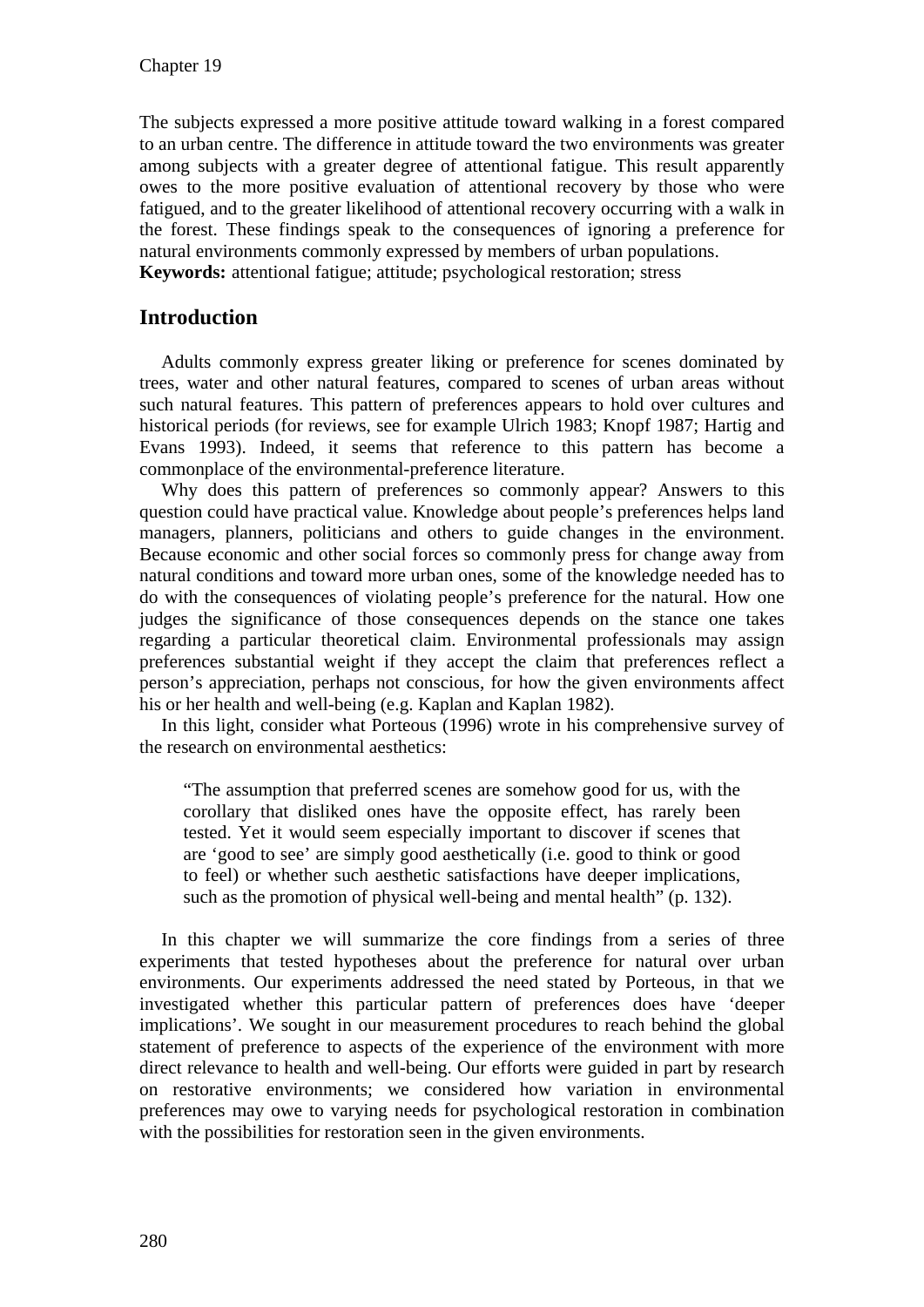# **Theoretical and empirical foundations of the research**

All of us regularly and inevitably face a need for restoration. To meet the demands of our everyday lives, we call on a variety of resources – our physical energy, a capacity to direct attention, the support of our family and friends. As these resources diminish with use, the need to restore them may become increasingly acute. If we neglect the need for restoration and fail to restore our depleted resources, then our ability to meet further demands, our ability to act effectively, and eventually our physical and mental health, will suffer.

We will define 'restoration' here as the process of renewing or recovering physical, psychological and social capacities that have become depleted in meeting ordinary adaptational demands. Defined in this way, the term serves as a rubric that covers multiple processes. Those processes may become manifest in changes in emotion, physiology, cognitive capabilities, interpersonal relations and other ways. Just which restorative processes are underway in a person in a given instance will depend on the resources that the person drew on in the effort to meet foregoing demands.

Just how restoration proceeds owes in part to the characteristics of the demands faced and the individual who has faced them (Frankenhaeuser and Johansson 1986; Linden et al. 1997). Our interest in this chapter, however, lies with the sociophysical characteristics of the environments available for restoration. Put simply, restoration proceeds better in some places than in others. This is so in part, but only in part, because the individual experiences the place as less demanding. More importantly, restoration proceeds better – it is faster, perhaps more complete – in some places because they have qualities or features that promote restoration. They are pleasing to the eye. They hold our interest. We can do things in them that we like to do. And more. We can thus define 'restorative environment' in positive terms, as an environment that promotes, not merely permits, restoration (Hartig 2004).

Research on restorative environments complements research on the environmental conditions that present demands to people and so cause their adaptive resources and capabilities to diminish. Research on 'environmental stress' (Evans and Cohen 1987), has paid much attention to the settings where individuals spend most of their time, such as the workplace, and to social and physical conditions in the urban areas in which the human population has increasingly concentrated. In keeping with the complementary character of research on restorative environments and environmental stress, experimental studies of environmental influences on restoration have most commonly treated the urban environment as a source of demands, rather than as a place that can promote restoration when it is needed. As a hypothetically restorative comparison condition, these experiments have used natural environments.

The natural–urban comparison follows from theories about restorative environments, which have treated nature experience as a source of restorative benefits for people living in urbanized societies. To date, two theories have inspired most of the research on restorative environments within environmental psychology and related fields. Roger Ulrich (1983; Ulrich et al. 1991)) has considered restoration, or, more exactly, stress recovery, as a kind of prolonged aesthetic response to the environment. He views humans as biologically prepared to respond positively to visible features of the environment that signal possibilities for survival. His theory emphasizes the physiological and emotional changes that can occur while viewing a scene after a situation involving challenge or threat. He proposes that perceiving particular qualities and contents in a scene can support psychophysiological stress recovery. Moderate depth, moderate complexity, the presence of a focal point, gross structural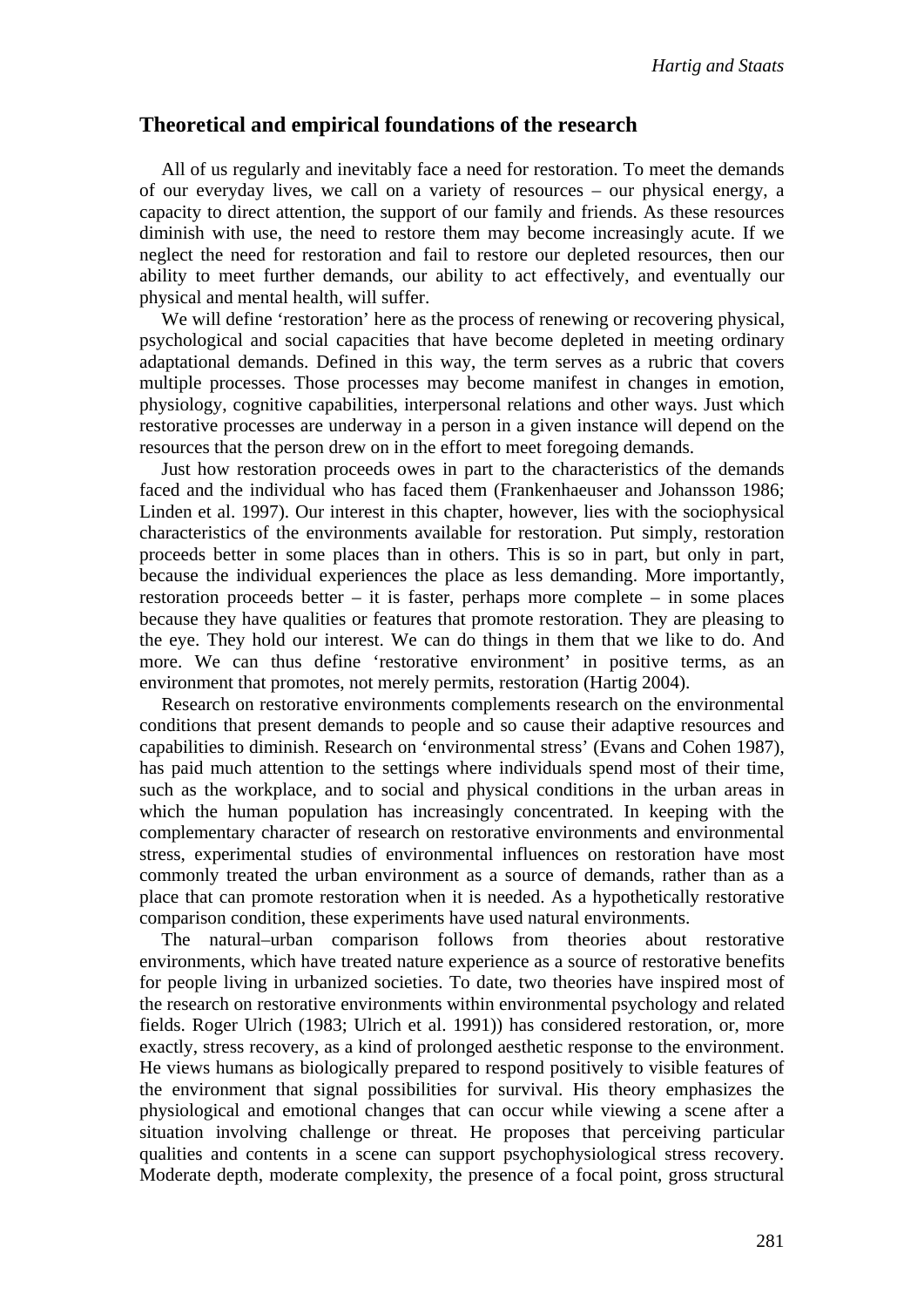qualities, and natural contents such as vegetation and water can evoke positive emotions, sustain non-vigilant attention, restrict negative thoughts, and so aid a return of autonomic arousal to more moderate levels (cf. Fredrickson and Levenson 1998).

In contrast, Stephen and Rachel Kaplan's attention restoration theory (1989; Kaplan 1995) has a primarily cognitive character. According to this theory, we use directed attention in everyday life to stay engaged with tasks that of themselves hold little interest. Doing this involves mental effort, as it requires inhibiting oneself from allowing attention to drift to more interesting things. The ability to maintain this effort diminishes over the time spent on-task, and 'directed attention fatigue' may then show up in, for example, greater difficulties with working well, irritability, a lack of sensitivity to the people around us, even accidents. The recovery of an ability to direct attention can occur when the person has a sense of being away from the routines in which directed attention becomes depleted, and can instead rely on effortless attention, or fascination, while performing chosen activities in the environment. This can occur readily in many natural environments, according to the Kaplans.

The experimental and quasi-experimental studies guided by one or both of these theories have rather consistently supported the idea that natural environments have a restorative advantage in comparison to urban settings (e.g. Ulrich 1979; Hartig, Mang and Evans 1991; Ulrich et al. 1991; Hartig et al. 1996; Parsons et al. 1998; Kuo and Sullivan 2001; Hartig et al. 2003; Laumann, Gärling and K.M. 2003; Van den Berg, Koole and Van der Wulp 2003). This finding holds whether a given study was carried out in field settings or with photographic simulations in a laboratory, and it holds across different populations (university students from Southern California, Northern Sweden, Norway and The Netherlands; urban public housing residents in Chicago; adults in the labour force in Southern California). The results from the various studies also show substantial concurrence across the measures of emotion, attention and physiology used to assess restoration.

The theory and empirical research just reviewed suggests that the tendency to prefer natural over urban environments has some connection to the relative restorative value of natural and urban environments. Still other studies have focused more directly on the correlation between preference for environments and their restorativeness (Purcell, Peron and Berto 2001) and on restoration as a process that mediates the relationship between an environment and liking for it (Van den Berg, Koole and Van der Wulp 2003).

What this theoretical and empirical account lacks at this point, however, is a closer specification of how natural and urban environments acquire their relative restorative value in the everyday lives of the people who could form preferences for them. Much is made of the possible innate bases for a preference for natural environments, but substantial evidence also points to the influence of personal experience, social norms and cultural values in shaping preferences (for reviews see e.g. Bourassa 1991; and Hartig and Evans 1993). This issue becomes particularly salient with a shift in focus from preference for the visual aspect of a given environment to preference for a given environment as a place in which to carry out particular behaviours and fulfil particular roles. As we indicated earlier, an increasingly large proportion of the human population has much of its day-to-day experience situated in urban areas. The majority of people living today do not reside in natural environments or go to them to perform activities required by their economic and social roles. Rather, they go to them for recreation, to gain distance from demands imposed on them in the course of fulfilling their economic and social roles within urban settings. The extensive literature on outdoor-recreation motivations speaks of the manner in which people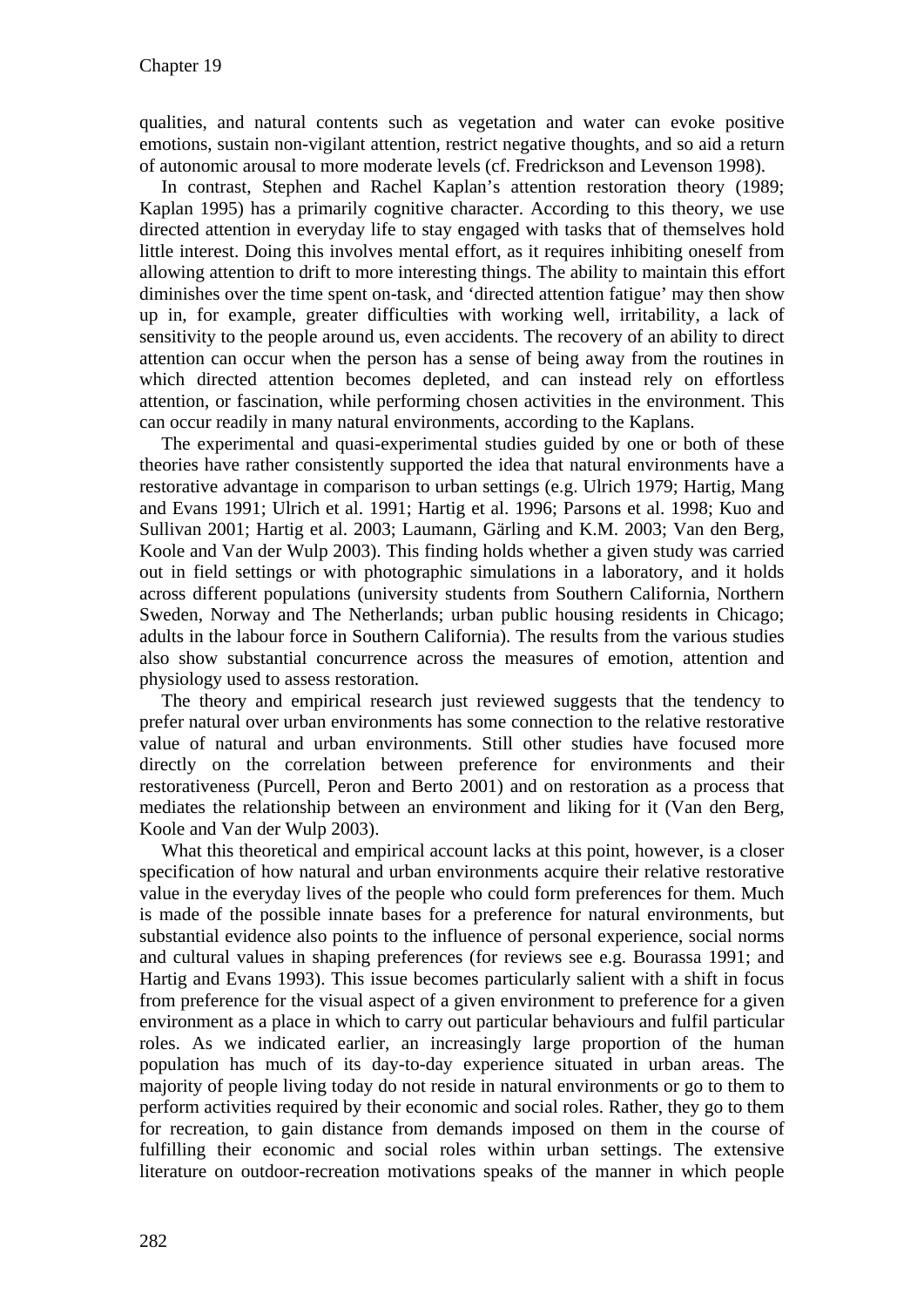leave stressful cities to seek tension reduction in natural areas (Knopf 1987). Visits to these places ordinarily occur by choice, motivated by a desire for certain experiences and attended by expectations about the experiences available at the destination (cf. Ajzen and Driver 1991). They are planful movements, not random ones.

Consider it another way. The demands of everyday life and opportunities for restoration do not occur entirely at random, but are distributed in time and space, reflecting the ways in which people's everyday activity cycles become structured within urbanized societies (Hartig, Johansson and Kylin 2003). Urbanized societies, and everyday activity cycles within them, have a structure such that experiences of nature follow from experiences of demands imposed by social and economic roles and the urban environment itself. To the extent that nature experiences require movement outside of the urban area, they occur according to a plan that expresses hopes and expectations for, among other valued outcomes, psychological restoration.

We put the matter forward in this way to emphasize an important methodological issue so far little considered in the research on environmental preferences. Preference studies to date have commonly considered how preference judgments vary with environmental variations and with variations between people, but they have not as commonly considered how preference judgments vary within individuals across time states. We argue that psychological states – in particular those that reflect on the experience of stress or directed attention fatigue and on processes of restoration from those antecedents – correspond in predictable ways with physical and temporal locations in regular patterns of activity. Much as many people look forward to a relaxing evening at home after a heavy day at work, so also do many people look forward to a restorative period in a natural environment after meeting the demands of work and family life in their usual, urban or suburban surroundings. In sum, we think that particular forms of within-individual variation involving the need for and realization of psychological restoration, structured by activity patterns in urban societies, are relevant for the commonly found pattern of preference for natural over urban environments.

Departing from this theoretical and empirical background, we have in the three experiments to be discussed here addressed the following research questions:

- Do adults tend to prefer natural scenes over scenes of urban outdoor public spaces because they show better possibilities for psychological restoration?
- Do adults who have a greater need for restoration show a greater preference for natural versus urban scenes?

#### **Some common methodological features of the experiments**

The details of our measurement methods and experimental procedures are given in Staats et al. (2003), Staats and Hartig (2004) and Hartig and Staats (in prep.). Here we want only to emphasize some central features of our methods. One of the main methodological strategies has involved reframing environmental preference as preference for a behaviour-in-the-environment. This is reasonable; whenever we look at a scene, we can see possibilities for behaviour. To make explicit for those expressing their preference just what behaviour they would be performing in the given environment constitutes a methodological improvement.

Given that we are actually concerned with preference for a behaviour-in-theenvironment, we can then apply the expectancy-value model of attitudes toward behaviour (Fishbein and Ajzen 1975). Thus, preference is treated as an attitude toward a behaviour in an environment. That attitude is based on the likelihood that the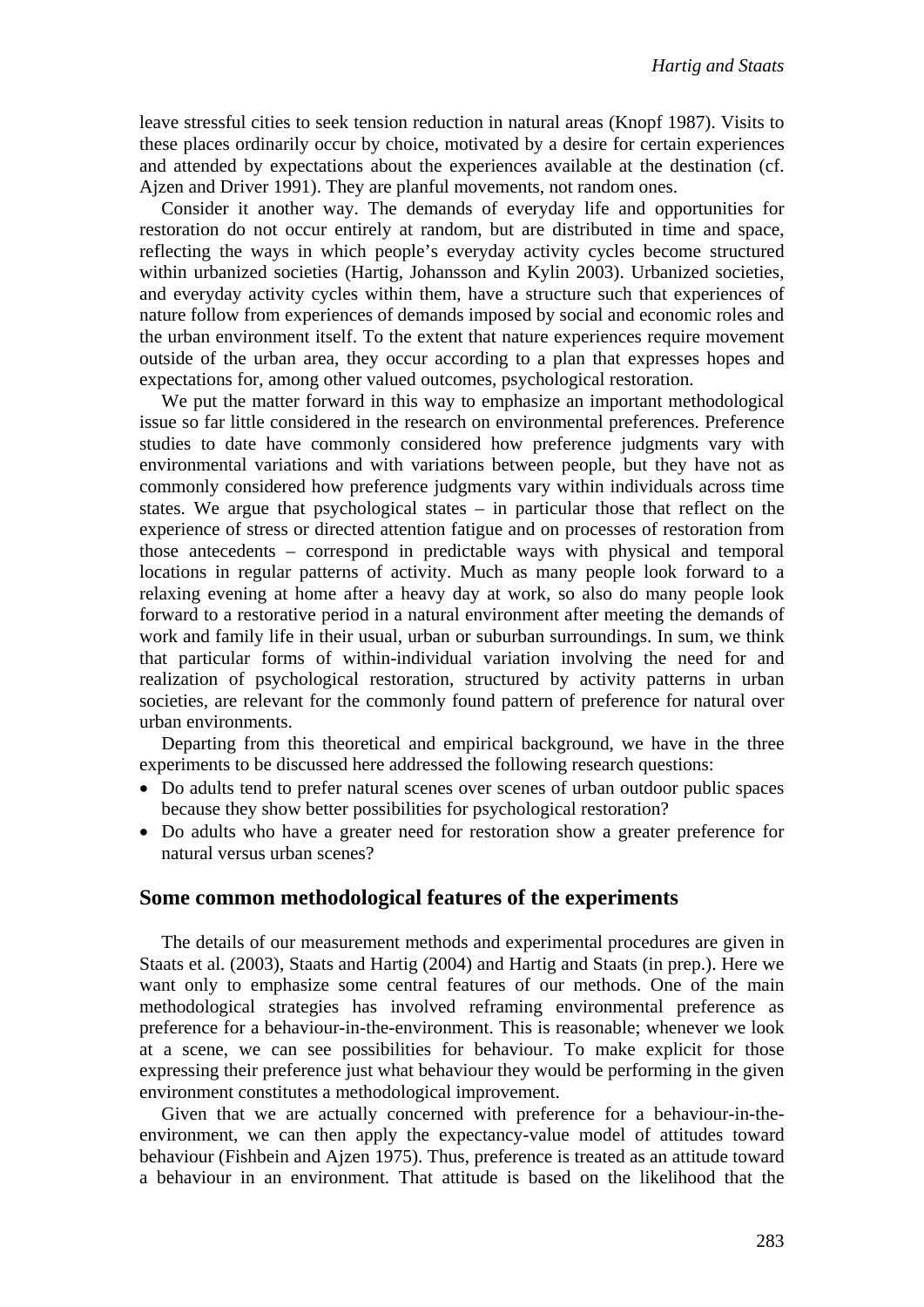behaviour will have particular outcomes (what is expected, the expectancy part of the model), in combination with the evaluation of those outcomes (what is valued, the value part of the model).

In our research, we have been concerned with walking as the particular behaviourin-environment, as it can be easily performed by most adults in most environments. The outcomes we have been interested in are restoration outcomes specified in attention restoration theory. In this chapter we will refer only to the recovery of directed attention capacity, though we have in these experiments also referred to reflection and social stimulation outcomes (see Staats, Kieviet and Hartig 2003; Staats and Hartig 2004; Hartig and Staats in prep.).

Having translated environmental preference into attitude-toward-walking-in-theenvironment, the central hypotheses tested in our experiments can be stated as follows:

1. The attitude toward walking for one hour in the natural environment will be more positive than the attitude toward walking for one hour in the urban environment.

This hypothesis refers to the commonly found difference in preference between natural and urban scenes, though with the added specification of the behaviour being performed (and the duration of its performance) in the environment.

2. The difference in attitude toward walking in the natural versus the urban environment will be greater given attentional fatigue.

In other words, the need for restoration should affect the relative preferences for the two environments. Thus, we specify an interaction of environment and antecedent condition, or level of attentional fatigue.

- 3. The evaluation of attentional recovery is more positive given attention fatigue than in the absence of attentional fatigue.
- 4. Attentional recovery is expected to be more likely while walking in the natural than while walking in the urban environment.
- 5. The likelihood of attentional recovery should be substantially and positively correlated with attitude toward walking in both the natural and the urban environment.

Finally, with these hypotheses, we seek to 'unpack' preference. We go behind the attitude toward walking in the environment as an expression of environmental preference and look at the motivational bases for that behaviour.

Our three experiments had some important features in common. First, to support the test of the second hypothesis, the subjects differed in their need for restoration, framed as directed attention fatigue.

Second, in each of the experiments the subjects took a simulated 'walk' in a forest versus an urban centre (see Figures 1 and 2). The walk was simulated using photographic slides showing progression through the given environment, always along a trail or sidewalk. The use of simulations is common in work on environmental preferences, and ratings of preferences obtained with photographs typically correlate strongly with ratings obtained on-site (Stamps 2000). Photographic simulations have also been used in experimental comparisons of the restorative effects of natural and urban environments, rendering the different environments sufficiently well that they differentially affected self-reports of emotion and various physiological measures, such as systolic blood pressure (e.g. Hartig et al. 1996; Ulrich et al. 1991).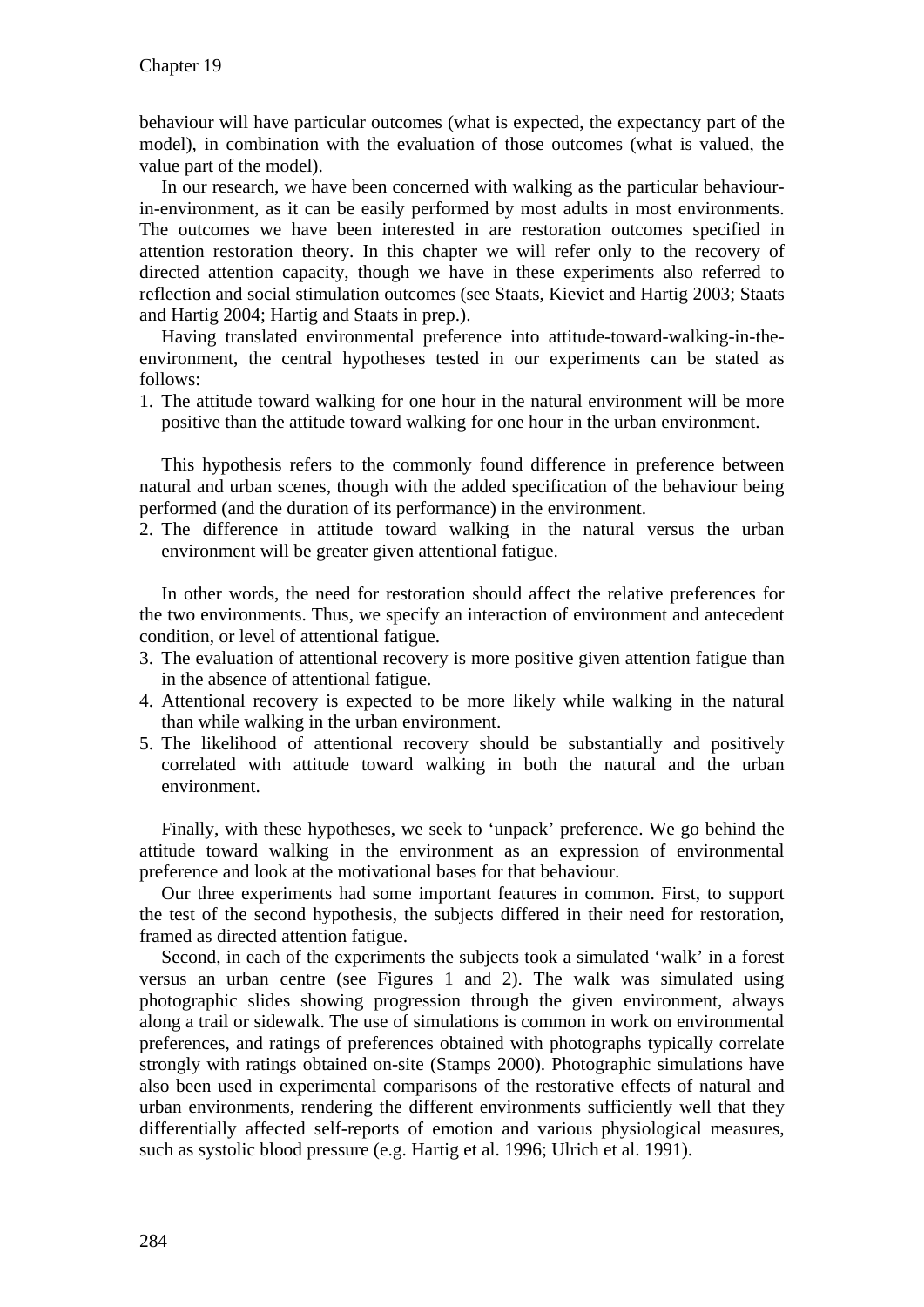

Figure 1. Scene from the forest walk





Finally, in all three of the experiments we obtained scores for each subject on each of three measures, which we present below in the order in which they appeared in the experimental procedure.

1. *Evaluation of attentional-recovery outcomes*. Each subject rated how positively they would regard certain changes characteristic of attentional recovery that could occur with a walk in either of the environments. The changes, or outcomes, include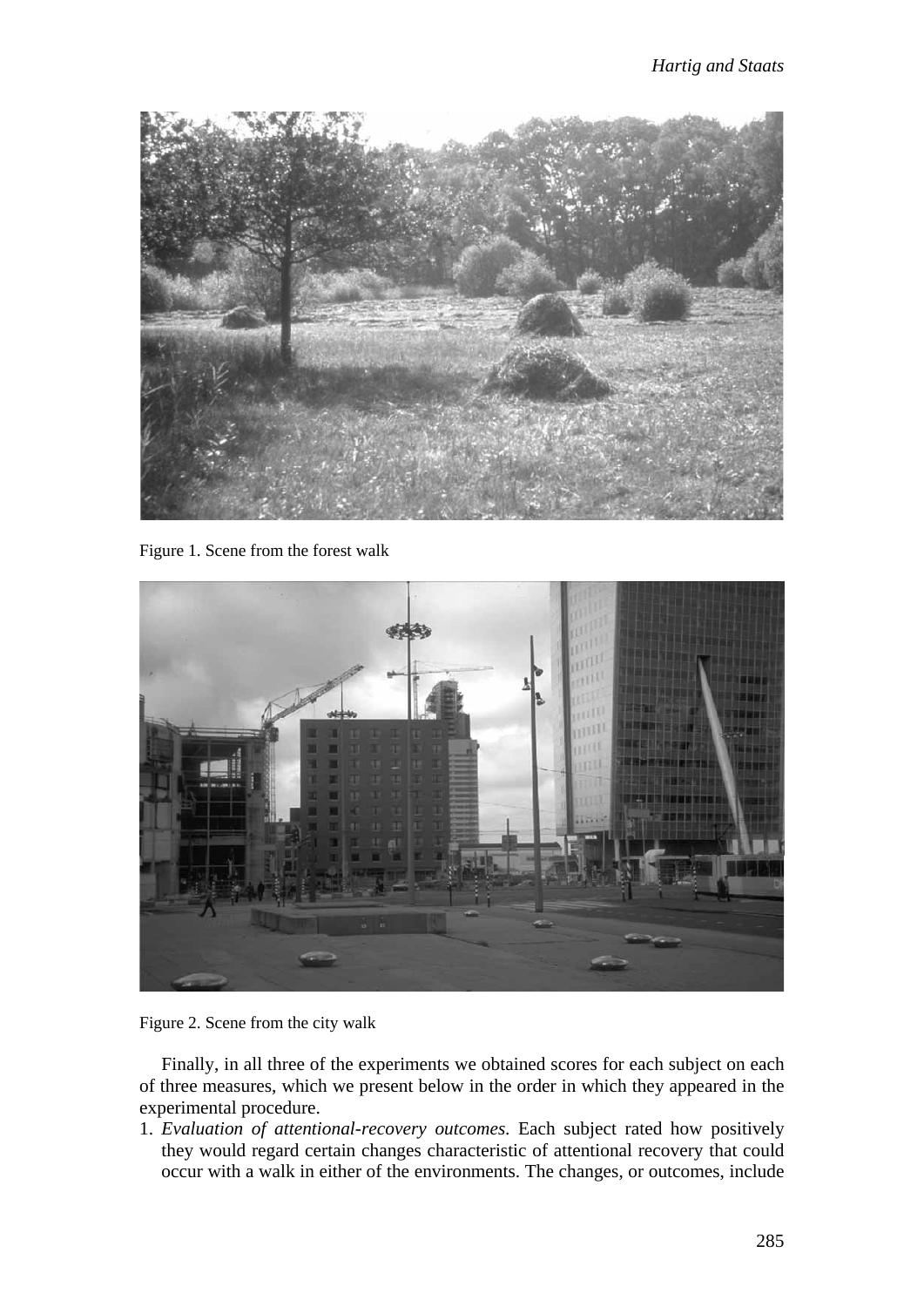the following: coming to rest, renew energy, become my self again, lose all tension, order my thoughts again, put everything behind me, regain the ability to concentrate. The 'evaluation' score for each subject is the average of the ratings for these seven outcomes. It could range from 1 (very negative) to 7 (very positive).

- 2. *Attitude toward walking in the given environment*. Each subject rated how attractive, pleasant, positive and agreeable (s)he would experience an hour-long walk in the given environment. The 'attitude' score for each subject is the average of these four ratings. It could range from 1 (very negative) to 7 (very positive).
- 3. *Likelihood of realizing the attentional-recovery outcomes*. Each subject rated the likelihood that the given attentional-recovery outcomes would follow from walking for one hour in the given environment. The 'likelihood' score for each subject is the average of the ratings for these seven outcomes. It could range from 1 (very unlikely) to 7 (very likely).

# **Experiments 1 and 2: Methods and results**

The first two experiments had some distinctive features as well. Our subjects were Dutch university students (for Experiment 1,  $N = 101$ ; for Experiment 2,  $N = 106$ ). Also, we established differing needs for attentional restoration among the subjects using a scenario method; we asked them to imagine themselves as either attentionally fatigued or fully fresh and alert. Further, we used scenes of a familiar type of Dutch forest and familiar urban settings in Rotterdam to simulate the walk (described in Staats, Gatersleben and Hartig 1997). Each of our subjects gave ratings for both of these environments.

Both of these experiments used the following basic procedure. The students were randomly assigned to one of two experimental conditions, defined in terms of whether they read a scenario that described being either fresh or fatigued. After reading the assigned scenario and having been instructed to imagine themselves in the state described, fresh or fatigued, the subjects evaluated the attentional recovery (and other) outcomes of a 1-hour walk. They then took a simulated 'walk' through a forest or city centre by watching a series of slides. Next, they rated the likelihood of attentional recovery (and the other outcomes) given a 1-hour walk in the environment just shown. Except for the evaluation of the outcomes, they repeated this procedure for each environment, assuming throughout the given psychological state, fresh or fatigued.



Figure 3. Attitude toward walking in the given environment as a function of the level of attentional fatigue (Experiment 1). A higher score indicates a more positive attitude

Looking at the results from Experiment 1, we can clearly see that, looking across the fatigue conditions, the attitude toward walking for one hour in the natural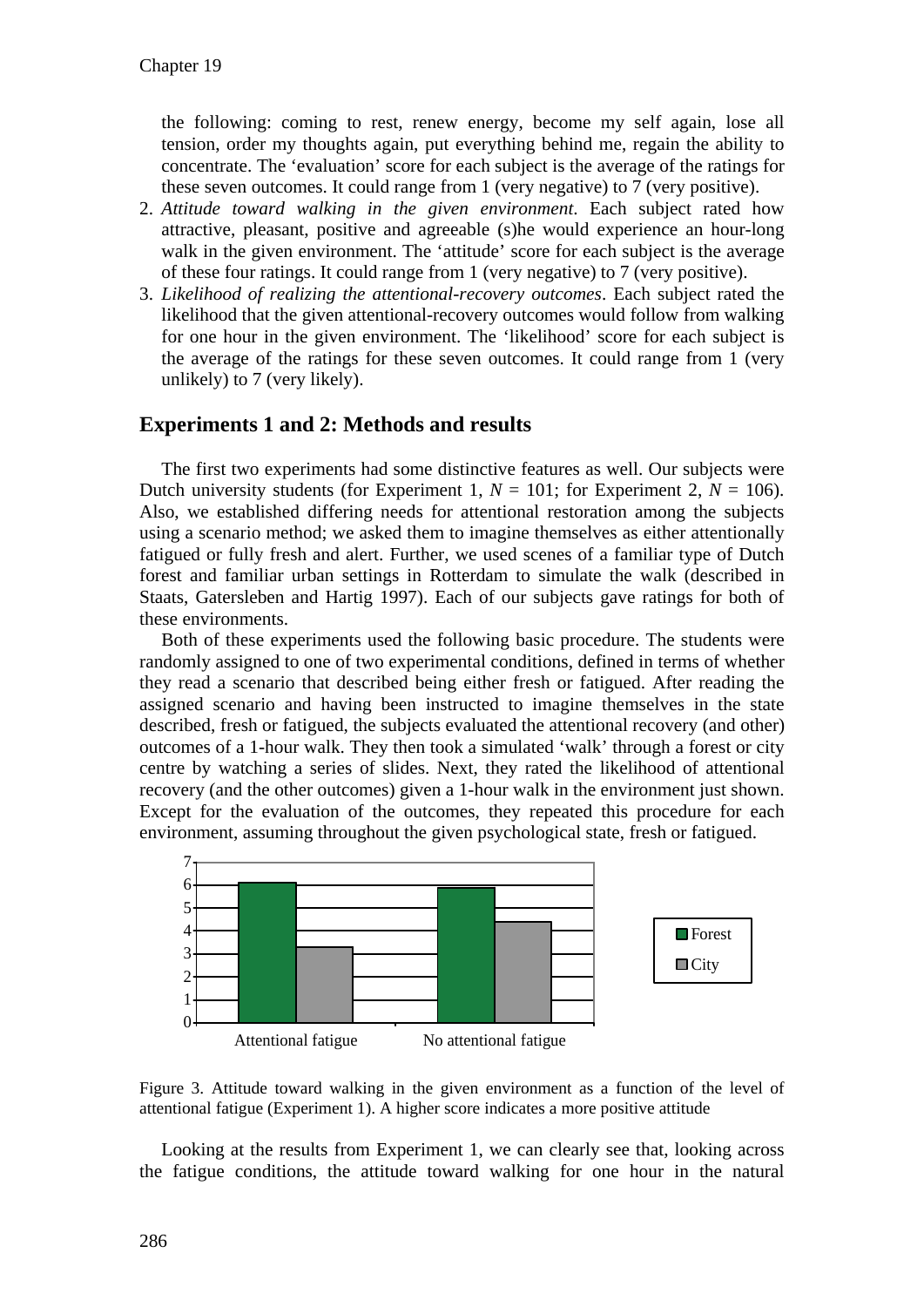environment was more positive than the attitude toward walking for one hour in the urban environment (see Figure 3). This conforms to our first hypothesis. The size of the environmental effect,  $r = 0.75$ , is very large.

In line with our second hypothesis, the difference in attitude toward forest versus city was much greater among those in the 'Attentional fatigue' condition than it was among those in the 'No attentional fatigue' condition. This interaction apparently involves a less positive attitude toward the urban environment given attentional fatigue. The size of the effect,  $r = 0.37$ , is moderately large.

Consistent with the third hypothesis given above, the attentional-recovery outcomes were evaluated more positively by those in the 'Attentional fatigue' condition ( $M = 6.2$ ) than by those in the 'No attentional fatigue' ( $M = 4.8$ ) condition. The size of the effect,  $r = 0.63$ , is large.

Consistent with the fourth hypothesis, attentional recovery was judged to be much more likely while walking in the natural  $(M = 5.8)$  than while walking in the urban environment ( $M = 3.3$ ). Here, we have a very large effect,  $r = 0.83$ .

Finally, consistent with the fifth hypothesis, the likelihood of attentional recovery correlated substantially and positively with the attitude toward walking in both the natural environment ( $r = 0.70$ ) and the urban environment ( $r = 0.73$ ).

The results from Experiment 2 replicate closely those of Experiment 1. As shown in Figure 4, the subjects again held a more positive attitude toward walking for one hour in the natural environment than they did toward walking for one hour in the urban environment. The environmental effect is again very large,  $r = 0.67$ .



Figure 4. Attitude toward walking in the given environment as a function of the level of attentional fatigue (Experiment 2). A higher score indicates a more positive attitude

As in Experiment 1, the difference in attitude toward forest versus city was much greater among those in the 'Attentional fatigue' condition than it was among those in the 'No attentional fatigue' condition. Again, this interaction apparently involves a less positive attitude toward the urban environment given attentional fatigue. The size of the effect,  $r = 0.42$ , is again moderately large.

As in Experiment 1, the attentional-recovery outcomes were evaluated more positively by those in the 'Attentional fatigue' condition  $(M = 6.2)$  than by those in the 'No attentional fatigue' ( $M = 5.3$ ) condition. The size of the effect,  $r = 0.48$ , is again large.

As in Experiment 1, attentional recovery was judged to be much more likely while walking in the natural ( $M = 6.0$ ) than while walking in the urban environment ( $M =$ 3.8). Here, we again have a very large effect,  $r = 0.70$ .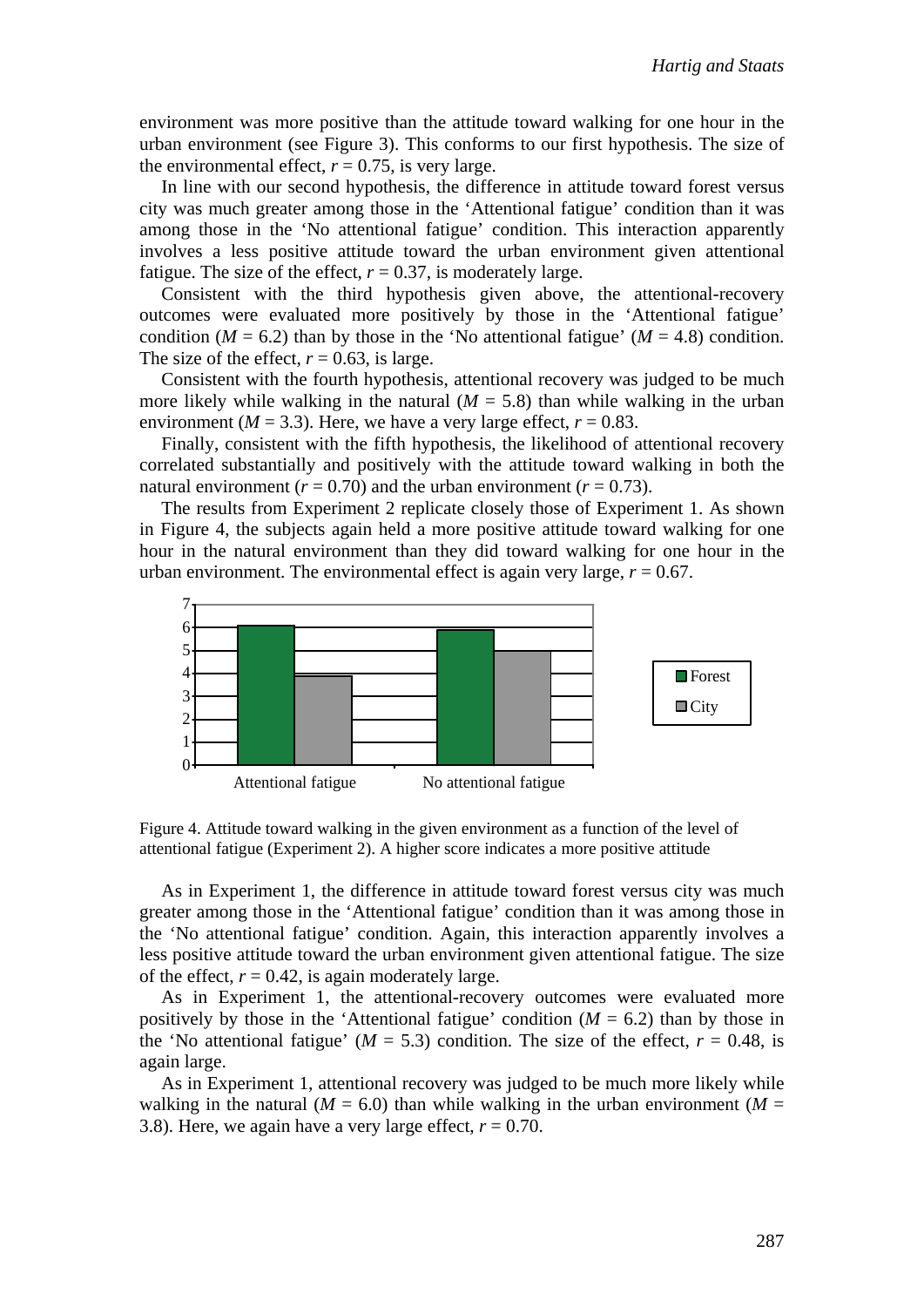Finally, as in Experiment 1, the likelihood of attentional recovery correlated substantially and positively with the attitude toward walking in both the natural environment ( $r = 0.71$ ) and the urban environment ( $r = 0.74$ ).

## **Experiment 3: Methods and results**

With the design of our third experiment we addressed two concerns expressed about key methodological features of the first two experiments. One of these concerns had to do with the fact that each subject rated both the walk in the forest and the walk in the urban centre. Arguably, the rating of the one environment could have affected the rating of the second environment by indicating to the subject the essence of core hypotheses and so how he or she was expected to behave (that is, an 'experimenter demand'). To guard against this possibility, we had counterbalanced the order of presentation of the two environments, so that 50% of the subjects first rated the walk in the forest and the remaining 50% first rated the walk in the urban area. Furthermore, we conducted supplemental statistical analyses to check whether order of presentation substantially affected the ratings for the environments. The mean attitude scores for each environment were essentially the same, regardless of whether it was rated first or second. Still, to provide an additional measure of protection against the 'experimenter demand' argument, in the third experiment each subject provided ratings for a walk in only one of the environments.

Another concern with the first two experiments had to do with the approach taken to varying the need for restoration assumed prior to the simulated walk. Each scenario referred to a psychological state familiar to and easily imagined by the given subjects, but the procedure required them to bear that psychological state in mind while evaluating the various outcomes, expressing their attitude toward the walk, and rating the likelihood of the various outcomes. We gave the subjects reminders throughout the procedure to make their ratings while imagining themselves as fresh or fatigued. We cannot say, however, how well they followed these instructions, nor how closely their actual state at the moment corresponded to the state specified in the scenario, nor how well the ratings obtained with the scenarios would correspond to ratings that we might obtain from those subjects if they were actually as fresh or fatigued as specified. These uncertainties lead in turn to questions about the accuracy with which we have estimated the strength of the effects that we found. To address our concern in this regard, in the third experiment we used a naturalistic fatigue induction instead of scenarios. We established different restoration needs by taking the randomly assigned student subjects through the procedure in the morning before a lecture versus in the afternoon after a long lecture.

Aside from the two methodological features just discussed, the third experiment had other features which distinguished it from the first two experiments. The subjects were Swedish university students  $(N = 103)$ . Also, we used scenes of Swedish settings for the simulated walk. The subjects 'walked' in either a typical Swedish pine forest or in an urban location we expected to be familiar to most if not all of the subjects, an area near the centre of Stockholm. Otherwise, the methods used were essentially the same, including the measures, translated from Dutch into Swedish.

The results from Experiment 3 replicate those of Experiments 1 and 2. As shown in Figure 5, the subjects once again held a more positive attitude toward walking for one hour in the forest than they did toward walking for one hour in the urban centre. The environmental effect is again very large,  $r = 0.60$ .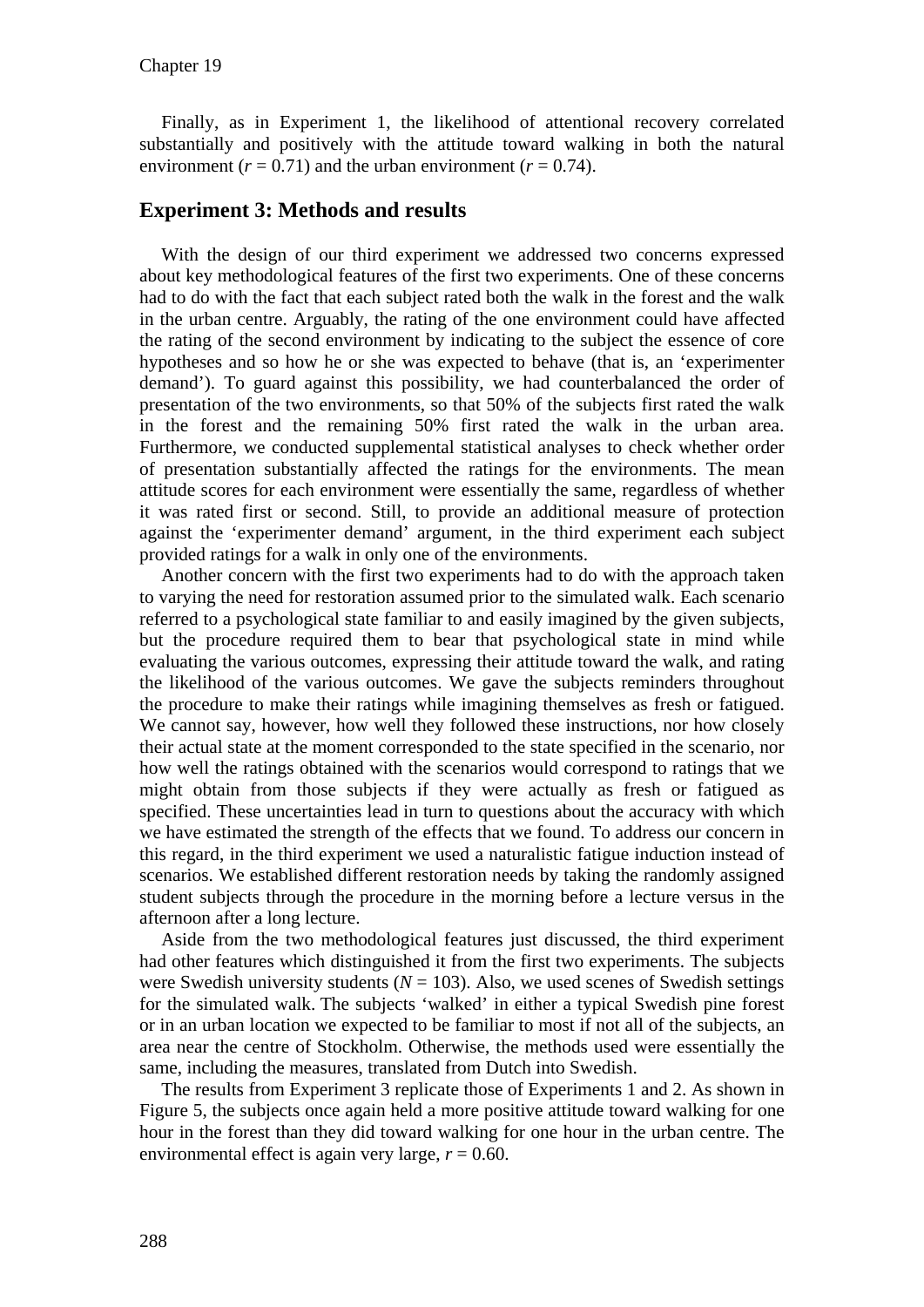

Figure 5. Attitude toward walking in the given environment as a function of the level of attentional fatigue (Experiment 3)

The difference in attitude toward the forest versus city walk was greater among those who just sat through an afternoon lecture than it was among those who completed the experiment in the morning before a lecture. As in Experiments 1 and 2, this interaction apparently involves a less positive attitude toward the urban environment given attentional fatigue. The size of the effect,  $r = 0.17$ , is, however, substantially smaller than those obtained in the earlier experiments with the scenario manipulations.

The attentional-recovery outcomes were evaluated more positively by those in the 'Attentional fatigue' condition ( $M = 5.0$ ) than by those in the 'No attentional fatigue'  $(M = 4.6)$  condition. The size of the effect,  $r = 0.22$ , was, however, modest.

Attentional recovery was judged to be much more likely while walking in the forest  $(M = 5.3)$  than while walking in the urban centre  $(M = 2.9)$ . Here, we again have a very large effect, essentially the same size as that observed in Experiment 2, *r*  $= 0.70.$ 

Finally, as in Experiments 1 and 2, the likelihood of attentional recovery correlated substantially and positively with the attitude toward walking in both the forest  $(r =$ 0.37) and the urban environment  $(r = 0.66)$ . The former association, however, was not as strong as that seen in the earlier experiments.

#### **Conclusions**

Departing from theoretical and empirical research on environmental preferences and restorative environments, we raised two questions about the commonly described tendency for adults to prefer natural over urban scenes. First, do adults tend to prefer natural scenes over scenes of urban outdoor public spaces because they show better possibilities for psychological restoration? Second, do adults who have a greater need for restoration show a greater preference for natural versus urban scenes?

We addressed these questions with a series of three experiments. A methodological innovation in this series of experiments built on the expectancy-value model of attitudes, and involved reframing environmental preference as an attitude-toward-abehaviour-in-an-environment. As our target behaviour we used walking for one hour, as our subjects could readily perform this behaviour in the environments under study.

In each experiment, we found a more positive attitude toward walking for one hour in a forest compared to a familiar city centre. This result echoes the results obtained in previous studies with measures of global preference. More importantly, this difference was substantially larger among those who had a greater need for restoration, either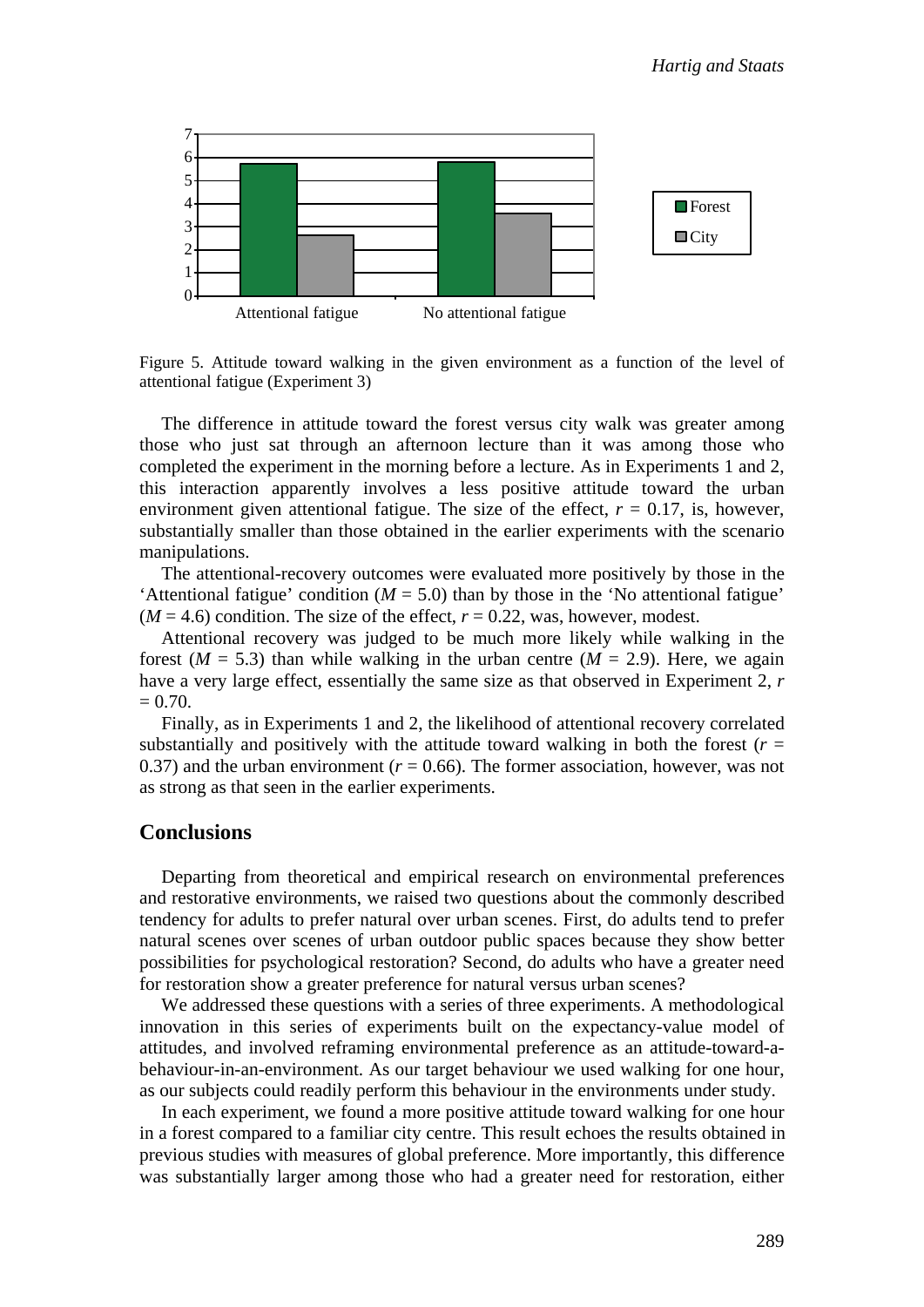imagined or actual. Notably, the difference in attitudes apparently became greater because the attitude toward walking in the city became less positive with attentional fatigue. Also in line with our hypotheses, this pattern of attitudes appeared to owe to the greater likelihood of restoration in the forest and the more positive evaluation of attentional recovery by those who had a greater need for restoration, either imagined or actual.

These findings extend in two important ways the available literature concerned with the relative preferences for natural and urban scenes. First, they speak to the motivational bases for global visual preferences. Those preferences may in fact have what Porteous (1996) referred to as 'deeper implications'; they may say something about how the environment affects our health and well-being.

Second, our results call attention to within-individual variation in psychological states as a source of variation in environmental preferences. Experimental and survey research on environmental aesthetics has to date ordinarily considered how preference judgments vary with environmental variations and with variations between people, but they have not as commonly considered how preference judgments vary with within-individual states. This would not necessarily be a major shortcoming if people's psychological states varied randomly over time and in ways unrelated to the environment. Yet we have argued here that some within-individual variation in psychological states occurs regularly and frequently as a function of the structure of everyday activity cycles in urbanized societies, and that those activity cycles distribute relevant psychological states in a non-random fashion across times and places, including natural and urban environments.

In this light we would do well to consider Lewis's (this volume, chapter 6) criticism of cross-cultural research on preferences. That greater liking or preference for scenes dominated by natural features has been found in different countries may have to do with the selection of samples from urban populations within those countries. Whether the study is performed in an Asian, European or American country has less relevance than whether the subjects come from an urban population or not.

In closing, we simply note that the results of our experiments may clarify for some just why many citizens prefer the preservation of local natural areas over other land uses, such as housing or commercial development. To some degree, our results suggest, their preferences reflect on their needs for psychological restoration, their positive evaluation of restoration outcomes, and their expectations about achieving restoration with a walk in a forest.

## **Acknowledgements**

We thank Arenda Kieviet, Eveline Maris, Birgitta Hemlin and Elizabeth Larsson for their contributions to the work described herein. Primary support for the third experiment came from the Swedish Council for Research in the Humanities and Social Sciences. Funding from the Swedish Foundation for International Cooperation in Research and Higher Education has supported our collaborative efforts.

The order of authorship is alphabetical.

## **References**

Ajzen, I. and Driver, B.L., 1991. Prediction of leisure participation from behavioral, normative and control beliefs: an application of the theory of planned behavior. *Leisure Sciences,* 13 (3), 185-205.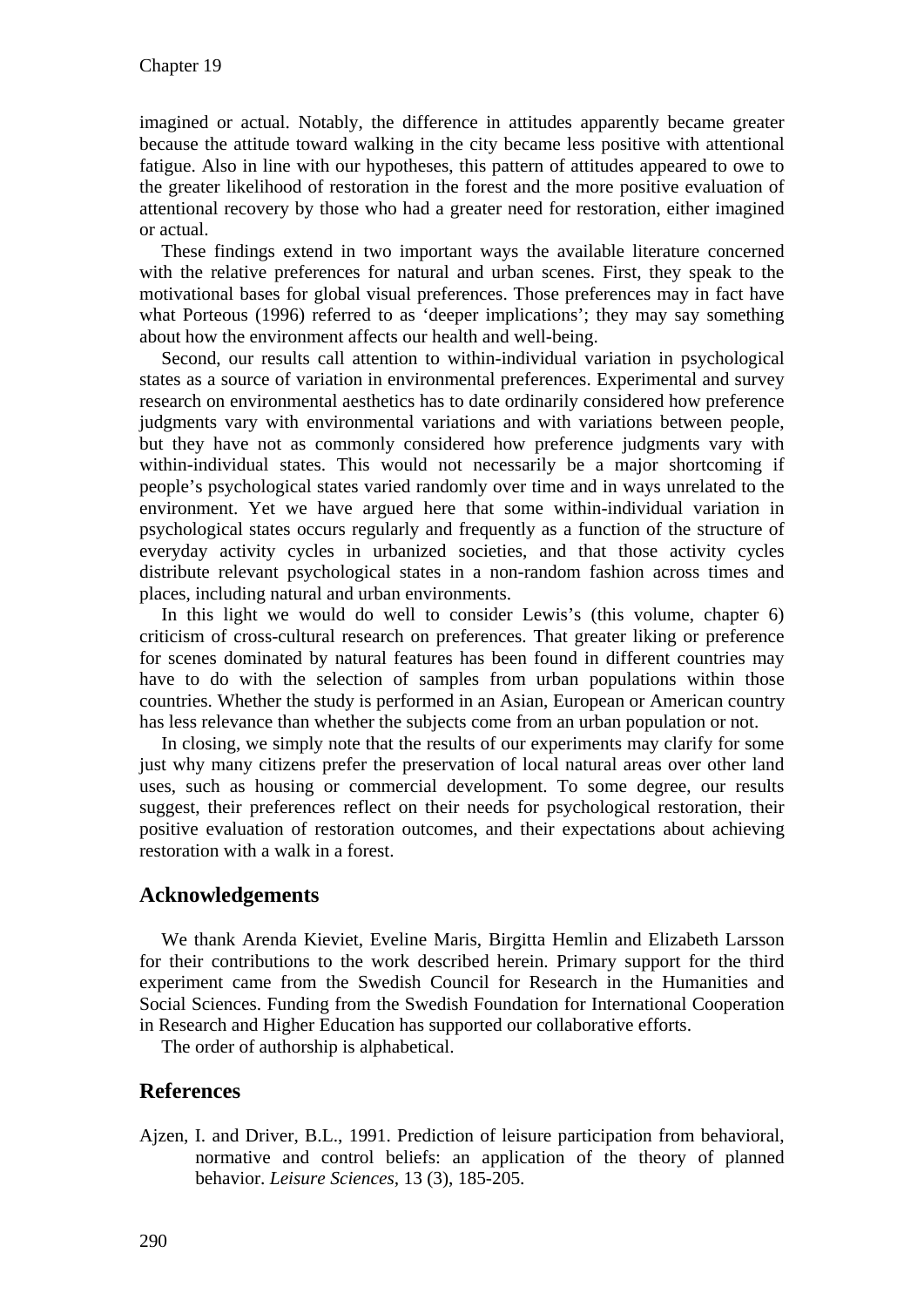Bourassa, S.C., 1991. *The aesthetics of landscape*. Belhaven Press, London.

- Evans, G.W. and Cohen, S., 1987. Environmental stress. *In:* Stokols, D. and Altman, I. eds. *Handbook of environmental psychology. Vol. 1*. Wiley, New York.
- Fishbein, M. and Ajzen, I., 1975. *Belief, attitude, intention and behavior: an introduction to theory and research*. Addison-Wesley, Reading.
- Frankenhaeuser, M. and Johansson, G., 1986. Stress at work: psychobiological and psychosocial aspects. *International Review of Applied Psychology,* 35, 287- 299.
- Fredrickson, B.L. and Levenson, R.W., 1998. Positive emotions speed recovery from the cardiovascular sequelae of negative emotions. *Cognition and Emotion,* 12 (2), 191-220.
- Hartig, T., 2004. Restorative environments. *In:* Spielberger, C. ed. *Encyclopedia of applied psychology. Vol. 3*. Academic Press, San Diego, 273-279.
- Hartig, T., Böök, A., Garvill, J., et al., 1996. Environmental influences on psychological restoration. *Scandinavian Journal of Psychology,* 37 (4), 378- 393.
- Hartig, T. and Evans, G.W., 1993. Psychological foundations of nature experience. *In:* Gärling, T. and Golledge, R.G. eds. *Behavior and environment: psychological and geographical approaches*. North-Holland, Amsterdam, 427-457.
- Hartig, T., Evans, G.W., Jamner, L.D., et al., 2003. Tracking restoration in natural and urban field settings. *Journal of Environmental Psychology,* 23 (2), 109-123.
- Hartig, T., Johansson, G. and Kylin, C., 2003. Residence in the social ecology of stress and restoration. *Journal of Social Issues,* 59 (3), 611-636.
- Hartig, T., Mang, M. and Evans, G.W., 1991. Restorative effects of natural environment experience. *Environment and Behavior,* 23, 3-26.
- Kaplan, R. and Kaplan, S., 1989. *The experience of nature: a psychological perspective*. Cambridge University Press, Cambridge.
- Kaplan, S., 1995. The restorative benefits of nature: toward an integrative framework. *Journal of Environmental Psychology,* 15 (3), 169-182.
- Kaplan, S. and Kaplan, R., 1982. *Cognition and environment: functioning in an uncertain world*. Praeger, New York.
- Knopf, R.C., 1987. Human behavior, cognition, and affect in the natural environment. *In:* Stokols, D. and Altman, I. eds. *Handbook of environmental psychology. Vol. 1*. Wiley, New York, 783-825.
- Kuo, F.E. and Sullivan, W.C., 2001. Aggression and violence in the inner city: impacts of environment via mental fatigue. *Environment and Behavior,* 33 (4), 543-571.
- Laumann, K., Gärling, T. and K.M., Stormark, 2003. Selective attention and heart rate responses to natural and urban environments. *Journal of Environmental Psychology,* 23 (2), 125-134.
- Linden, W., Earle, T.L., Gerin, W., et al., 1997. Physiological stress *reactivity* and *recovery*: conceptual siblings separated at birth? *Journal of Psychosomatic Research,* 42 (2), 117-135.
- Parsons, R., Tassinary, L.G., Ulrich, R.S., et al., 1998. The view from the road: implications for stress recovery and immunization. *Journal of Environmental Psychology,* 18 (2), 113-139.
- Porteous, J.D., 1996. *Environmental aesthetics: ideas, politics and planning*. Routledge, London.
- Purcell, T., Peron, E. and Berto, R., 2001. Why do preferences differ between scene types? *Environment and Behavior,* 33 (1), 93-106.